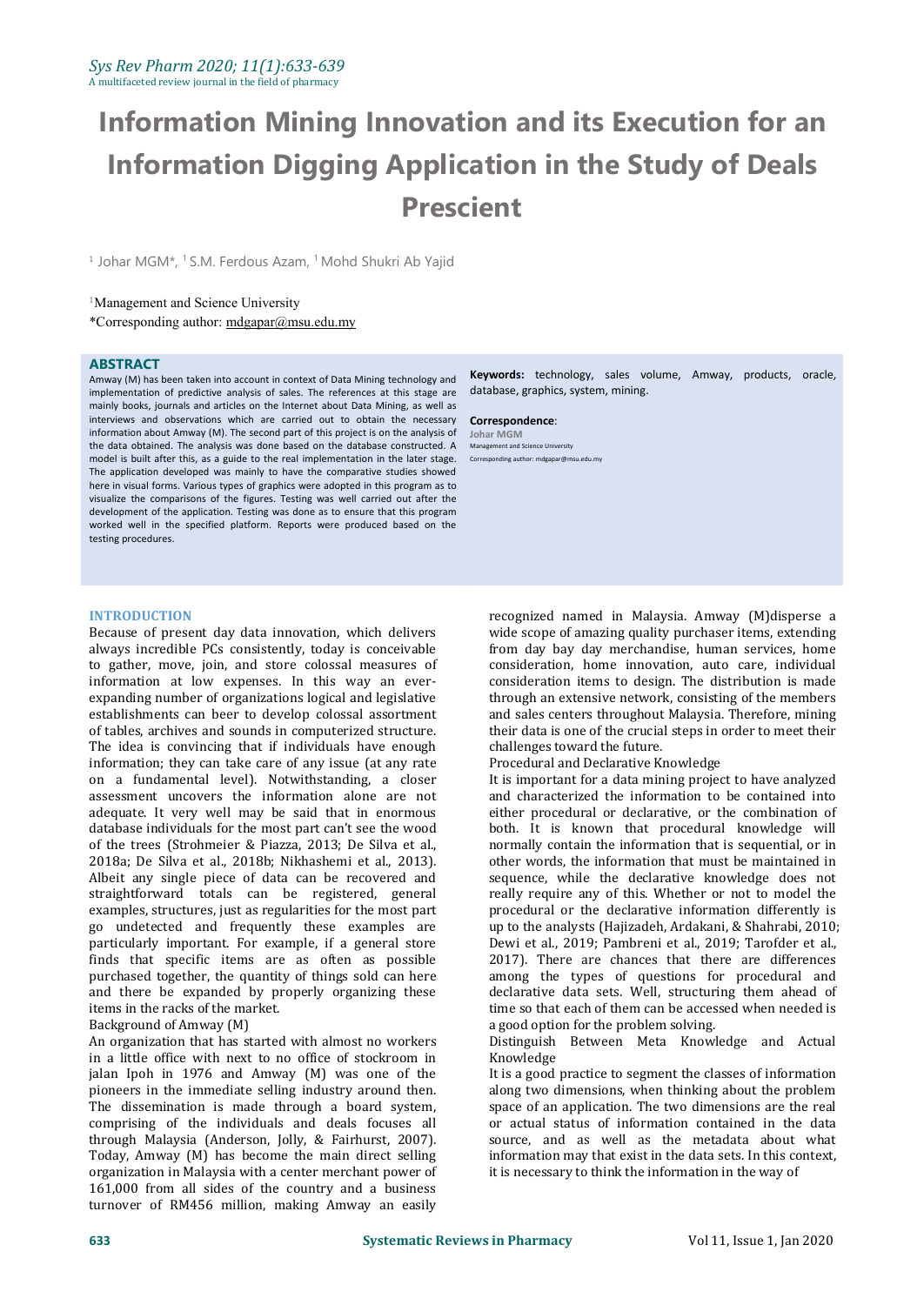known and unknown, and the analyst may or may not be correct in the judgment.



## **Figure 1: Dimensions of Met knowledge and Actual Knowledge within the problem**

These dimensions can be used to construct two-by-two matrix as a method for description of the status of the information available during a data mining process.

Well, the kind of information that the organizations normally put into the YKYK cells are those standard<br>activities, like generating reports, processing data, Tarofder et al., 2019; Ulfah et al., 2019). First of all, activities, like generating reports, processing data, running customers' credit check, and many others. It is appropriate to say that this YKYK information is typically used for those "inside the box" kind of thinking in the accepted models. This may in turn, reflecting in the business context. In this case, there are many events, or information that the managers know that they do not know. They intend to find out the products that would normally be purchased together in conjunction. They want to know whether the sales promotions are effective and are they targeting the best markets for particular products. Well, it is always a tradition for the organizations to maintain the databases full of information. Many interesting results can actually be found in these large databases. Depending on the kinds of analyses, many sophisticated and useful results lead to the improvements of the operations quality. Forecasting of future behaviors, exposure of frauds, performance enhancements and other stuffs can be performed along with the DKYK discoveries (Zhang, Edwards, & Harding, 2007). The main goal of the data mining in terms of DKYK is actually to move this category up to the YKYK category, so as it is often clear and obvious and would be greater usage later on. This would lead to the easier detection of future recurrence and so they would be acted on accordingly.

Information that You Do Not Know You Do Not Know (DKDK)

The gaps in knowledge of this DKDK cell are not being defined. They are mostly based on unknown parameters, and are never been noted. It is thus, an important matter to discover and interpret the gaps in a way that would help to deal with the threats to organizations, either real or perceived. One way of helping the organizations here would be the detection of the missing information. This actually helps in various ways (Pujari, 2001; Doa et al., 2019; Maghfuriyah et al., 2019; Nguyen et al., 2019).

The types of questions that would be needed to answer in the data mining process would be considered in the very beginning. Talking to the clients, with the intention of finding out what they really need, is the correct way of determining the initial direction of the analysis. The kinds or types of findings that are mosthelpful to the organization must be sought after. This, at the broad conceptual level, the products of Amway (M) can broadly be divided into, for example, care products and non-care products. Within the Care Products Category, this can further be divided into People's Caring Products and Non- People's Caring products. This goes on and on, until the smallest level is me (Berry & Linoff, 2004; Pathiratne et al., 2018; Rachmawati et al., 2019; Seneviratne et al., 2019; Sudari et al., 2019; Tarofder et al., 2019).

## **LITERATURE REVIEW**

In the late 1980s, traditional measurable investigation was improved with a lot of methods which are fluffy rationale, heuristic thinking, and neural systems. This was the brilliance long stretches of man-made conscious (artificial intelligence). Presently in the late 1990s, individuals have figured out how to adopt the best strategies from traditional measurable investigation, neural systems, choice trees, advertise crate examination, and other incredible methods, and play out a significantly more convincing and successful way. Well, all these should be started in the very basic level of explanation(S. Sharma, Goyal, & Mittal, 2008; Nikhashemi et al., 2017; considering the fact that most organizations, no matter it is private business or even under governmental operation, most likely have a large amount of resources spent on the construction as well as maintenance of the large database that they have. Well, since the scale of this database is fairly large, those data are frequently cannot be analyzed by the standard statistical methods. This is mainly due to the fact that there would be missing records during the analysis, or they are simply in the form of qualitative measures, rather than in quantitative form. This would normally lead to the under-value and underutilization of the information in this database. These limitations are mainly due to the difficulties in the assessments and analysis of the data (Kantardzic, 2011; Pathiratne et al., 2018; Rachmawati et al., 2019; Seneviratne et al., 2019; Sudari et al., 2019; Tarofder et al., 2019).

With the general knowledge about data mining in mind, the author has come out with his own realization of the general ideas of data mining. What is obvious here is the fact that standard mathematical or even statistical analyses are not present in this analysis, for instance, given a set of data on the total sales volume of Amway (M) during the year 2004, some sort of patterns and trends of customers buying behaviors can be detected. These are based on the predictive analysis, and not with a specific, or predefined mathematical and statistical notions (Berkhin, 2006). These predictions might be reflecting the real sales patterns, or might be totally not reflecting the true situations at all. Predictive analysis in data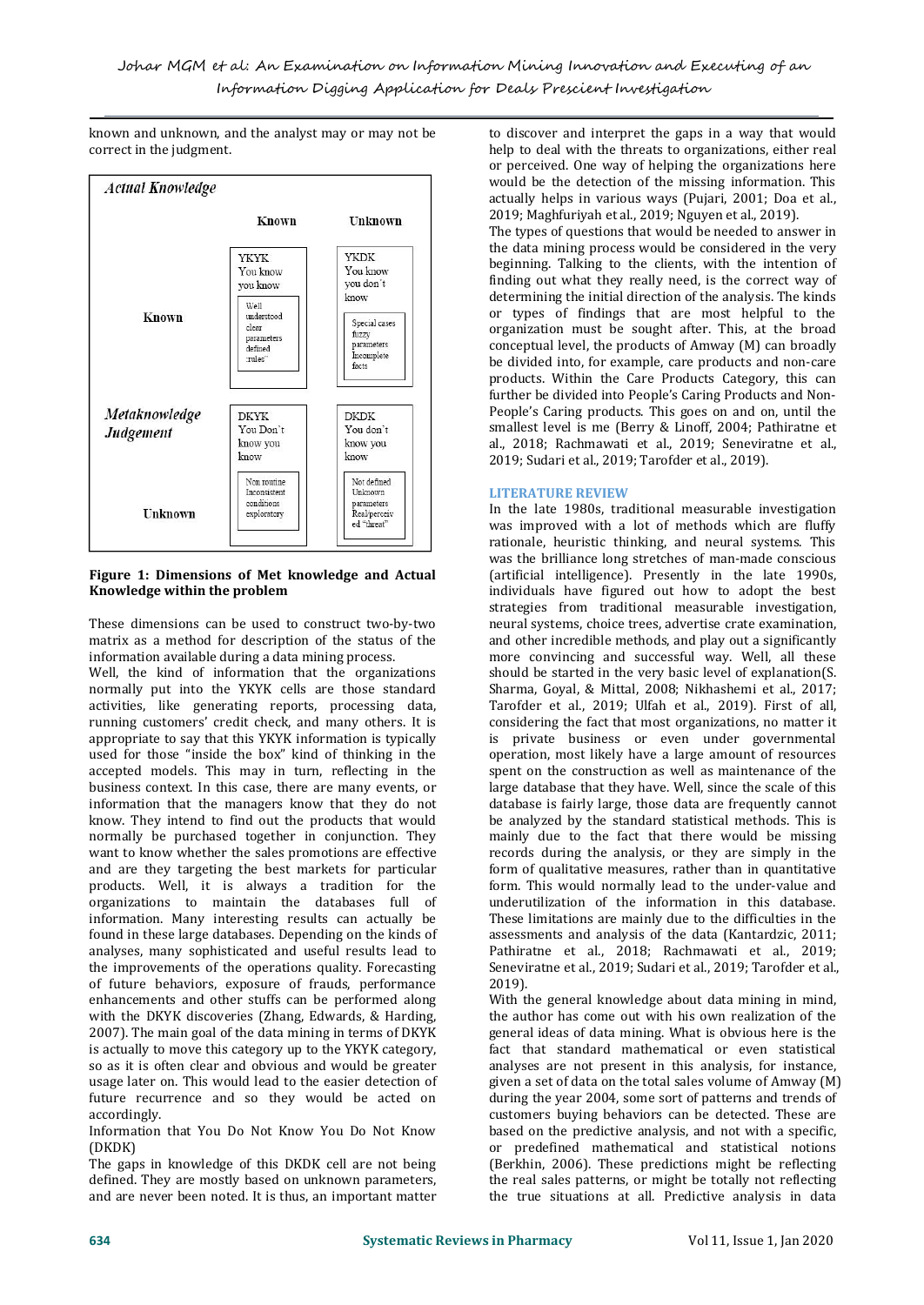mining sometimes tend to have mistaken, or inaccuracies, while analysis using standard predetermined notions are hardly inaccurate. As for the necessary tools and techniques for applying data mining is not of too much a concern. There are many options available. Although these tools and technologies are available, and some of them are better in terms of ease of use, and affordability, the users must have one important thing to be ensured of, this would certainly be the fact that the tools alone, no matter how effective it is, will never contribute to the entire solution (Han, 1998; Tarofder et al., 2016; Udriyah et al., 2019). The final decisions are still need to be made by the practitioner himself. The analyst must be responsible in finding out the better way of exploiting, manipulating, as well as exposing the critical patterns and relationships of the data. Various combinations of techniques are used in order to achieve this. It thus depends on the analysts themselves to produce an outstanding application, using combinations of several of the available tools and techniques.

As in the business community, data mining techniques are often adopted as to discover the new purchasing patterns among the customers. With this discovery, they can then plan a better investment strategy and also provide a better sales plan. This can help them to have better-planned marketing strategies and thus resulting in optimum turnovers as well as having optimum profits (Bukhbinder, Krumenaker, & Phillips, 2005). Data mining is of course applied in other industries besides those mentioned but they have one thing in common, to adopt the technique to study and analyze the hidden patterns and trends in the data, as to develop end products that are of interests to the majority, or to provide solutions that are vital for living a better and healthier life (Ullah, 2019). Among the six essential capacities over, the initial three capacities are the instances of coordinated information on mining. Right now, fundamental objective is to assemble a model portraying the specific variables of interests utilizing the accessible information for instance, ordering protection claims, assessing advance adjust, recognizing possibilities, and foreseeing weakening .it is to build up certain connection among all the factors, For instance, figuring out what items ought to be bunch together for a claim to fame list, discovering gatherings of peruses or audience members with cooperative preferences for books or music, and finding regular client portions for showcase investigation (Ahmed, 2004).

A case of ordering is to inspect an applicant client and appoint that client to a foreordained bunch or grouping. Another case of arranging is medical determination. In the two cases, a portrayal of the client or patient is encouraged into the arrangement calculation. The classifier decides to which group "centroid" the classifier decides to which group "centroid" competitor client or patient is closest or generally comparable. We might be characterizing clients as credit commendable or credit dishonorable, or we might be ordering patients as either require or not expect of treatment (Chien & Chen, 2008). There are, somewhat, a few connections exist between these two elements of grouping and estimation. Estimation is frequently used to play out an order task. For example, when deciding whether or not to increase the distributed items, the top level management of Amway (M), would perform some kind of decisive actions, such as running this in a model and assigning score for each of the decisions. They may have a range of numbers between 0-1. This is only an

estimation of the likelihood that they may expand the things on offer (Delen, 2014).

Other grouping assignments may be reworked as estimation errands also, for an occurrence, there may be situations where the quantities of individuals are excessively enormous. There might be a consideration of whether or not to delete all the sleeping members, and list only the active members. In this case, there would be a situation where the management would figure out who are the active members and who are to be deleted. This may likewise be seen as grouping individuals as likely or probably not going to be dynamic, or it might be seen as the estimation of the time frame, or period , that a part may be dynamic or remain with Amway (Tan, Steinbach, & Kumar, 2016). The forecast is diverse in light of the fact that the records are grouped by some anticipated future practices or evaluated values. The main thing that should be possible to check for the precision of the grouping is to keep a watch out. Here are a portion of the instances of forecast right now, which item would be beating the diagram, foreseeing which clients/individuals would leave soon, anticipating which sort of items could be hitting on the plausible clients. The fundamental errand of partiality gathering is to figure out which of the things go together. Right now, gathering can be utilized to design the game plan of things to be shown together on rocks in their different outlet, just as sorting out the things which are regularly been bought together be seen together (Ngai, Hu, Wong, Chen, & Sun, 2011).

Grouping is regularly done as a prelude to some other type of information mining or displaying. For example, it may be initial step of market division, isolating the clients with comparative purchasing propensities before settling on the sorts of endeavors for any advancements and stuffs. The appropriate promotion can be come up with each type of the cluster(Gupta & Lehal, 2009)., Information representation, then again, is an incredible type of unmistakable information mining. Important representations are not simple to concoct, however it is extremely helpful and significant to have information perception. "Words generally can't do a picture justice" the privilege visual would extremely worth a thousand affiliation rules. Well, with this, the scope of decent variety of the chose component of interests, spoke to in the informational index, can be seen in top-down level (A. Sharma & Kaur, 2017). Apart from this, the abstraction is also allowing the processing of more data at a time within the data mining applications. Despite the usefulness and advantage that abstraction is providing, the main shortage of this abstraction is the fact that the details are missing out with the levels of abstraction. The more abstraction is used, the more details are missing out. It is thus, cannot be used to access in the top level of the analysis. This shortage is actually not an importance or serious matter, since there is a drill-down property to view the individual data elements if needed. Abstraction, with its great usage, is typically used in the sense of help detecting hot spots within the data, in order to guide the selection of data (Farooqi & Raza, 2012).

Apart from the object classes, the attributes, including the numeric values, can also be abstracted into groupings, which are called either bins or categories. In this case, if the amount or value of the sales is used in a specific data model, finding the patterns is pretty hard to be done with the specific values as \$1230.50. Since the patterns are hard to find in these types of values, it is thus, useful to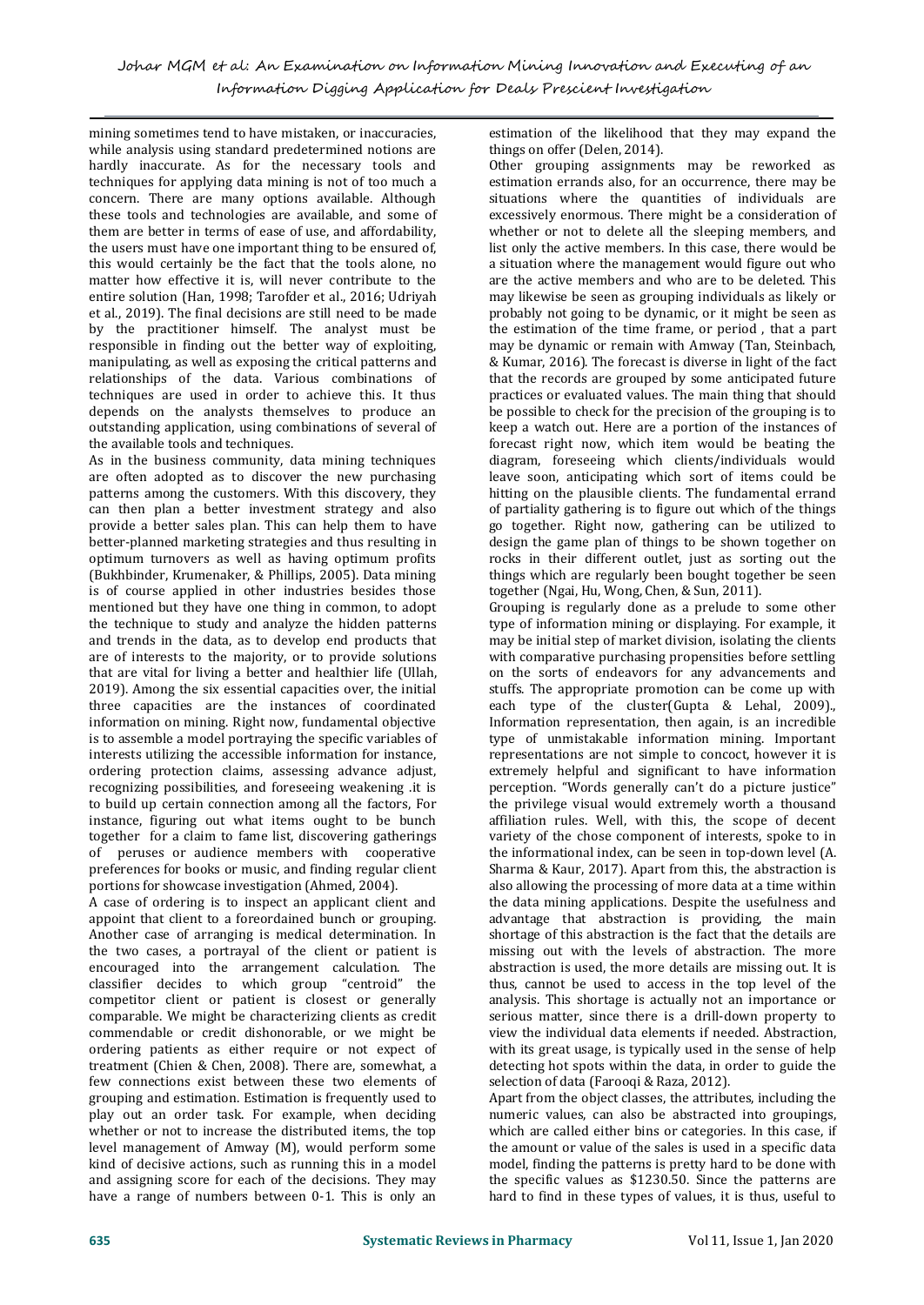segment the numeric attribute values into a set of predefined groups that permits more generalized pattern detection. Since the gauge depends on the organization's past deals, it is important to know the dollar deals volume for as long as quite a long while (Mohammad, Ahmed, & Zaman, 2017). To finish an exhaustive deals figure, it likewise need to mull over the entirety of the components, both inward and outside, that can influence deals, 2002).<br>Numerically, it is conceivable to conjecture deals with Hypothesis Numerically, it is conceivable to conjecture deals with some accuracy. Everything being equal, be that as it may, this exactness can be dulled due to outside market and financial elements that are past the individuals' control. Coming up next are a portion of the outside components that can influence deals, regularity of the business, relative condition of the economy, immediate and circuitous challenge, political occasions, style or forms, purchaser profit, populace changes, climate, efficiency changes (Bhattacharyya, Jha, Tharakunnel, & Westland, 2011). Deals anticipating requires adequately point by point examination of both the outer and interior elements identified with the business work. Inward factors that can influence deals are some degree progressively controllable, for example, work issues, credit arrangement changes, deals inspiration plans, stock deficiencies, working capital lack, value changes, change in appropriation strategy, creation capacity deficiency and new product offerings. The business estimate must be qualified by posing the accompanying inquiries, what are the things to be gauge (singular product offerings or specialty units), how far later on should the conjecture broaden, how as often as possible should the figure be made, how every now and again should the gauge be explored, what might establish an adequate resilience of figure mistake?

Generally, Predictive analysis is done based on the sets of data obtained, the correctness of the samples taken and this will thus develop a confidence level in statistics. For more accuracy, larger sample should be obtained or in other words, the larger the sample data, the more accurate the prediction is. These samples should be obtained and analyzed carefully and precisely in order to have a more accurate prediction of the future trends. The larger sample would produce better and accurate prediction, but in addition, the cost of the predictive analysis would go up as well. However, due to the  $\frac{\text{0}}{\text{Database}}$ advancement of today's technology, it is now possible to obtain a large data samples at minimal cost (Gorunescu, 2011). This encourages the predictive analysts to produce accurate analysis or predictions based on more accurate data sampling. This is a real advantage and should be used to the maximum. Directing a business estimate will furnish the business either an assessment of the past and current deals levels and yearly development, and permit individuals to contrast the organization with industry standards. It will likewise help individuals to setup the strategies so they can without much of a stretch screen the costs and working expenses to ensure benefits, and make them mindful of minor issues before they become serious issues. No one can gauge with 100 percent precision. However individuals can say with 100 percent exactness that a poor figure will contrarily affect the organization. Obviously, it will never totally take out the vulnerability in estimates, yet it very well may be decrease to a sensible level (Kaur & Singh, 2014). By gathering demonstrated realities and testing any significant suspicions in a figure before lead the gauge, it

can extraordinarily lessen the mystery and increment the exactness of the estimate. Issues emerge when estimates are excessively high, yet in addition when they are excessively low. In the event that an estimate is excessively idealistic, money is regularly tied up in moderate moving stock, and net revenues are diminished because of squandered overhead (Olmeda & Sheldon, 2002).

## Hypothesis

H1: Data mining application plays vital role in Data Management.

H2: Data mining helps to strive sales from different angles.

#### **METHODS**

Hierarchical Framework

It is essential for a data mining practice to map the problems onto an explicit conceptual framework. Flexibility of thought should be given great emphasis in order to have this mapping done effectively, since it is likely to go out of bounds that anyone would be familiar.



**Figure 2: Hierarchical Framework for Knowledge Representation in Data Mining Applications**

Some of the sample variables that can be observed in this project are listed below:

Individuals can be registering as members

Sales volume for different categories of products can be viewed and compared.

Customers' accounts can be updated weekly.

Database

There is abundance of database application software everywhere now, due to the expansion of the database application systems that mushroomed today. Among those famous and well recognized are Microsoft Access, SQL Server, and Oracle.

Deriving Meta Data from dates, values, names, and addresses

Metadata here in data mining application is slightly different to those used in Artificial Intelligent. The metadata in this context is basically referring to the data within data. The purpose and goals of using this metadata is actually to be able to exploit it in a way that will make sense for the application and yield interpretable results. There are, however, some of them that occur commonly which are use of dates, values, names, and addresses.

Descriptive and Transactional Model

Declarative information belongs to descriptive model, while episodic information is part of transactional model. Meanwhile, transactional data model is contained of the episodic information about the time and place of the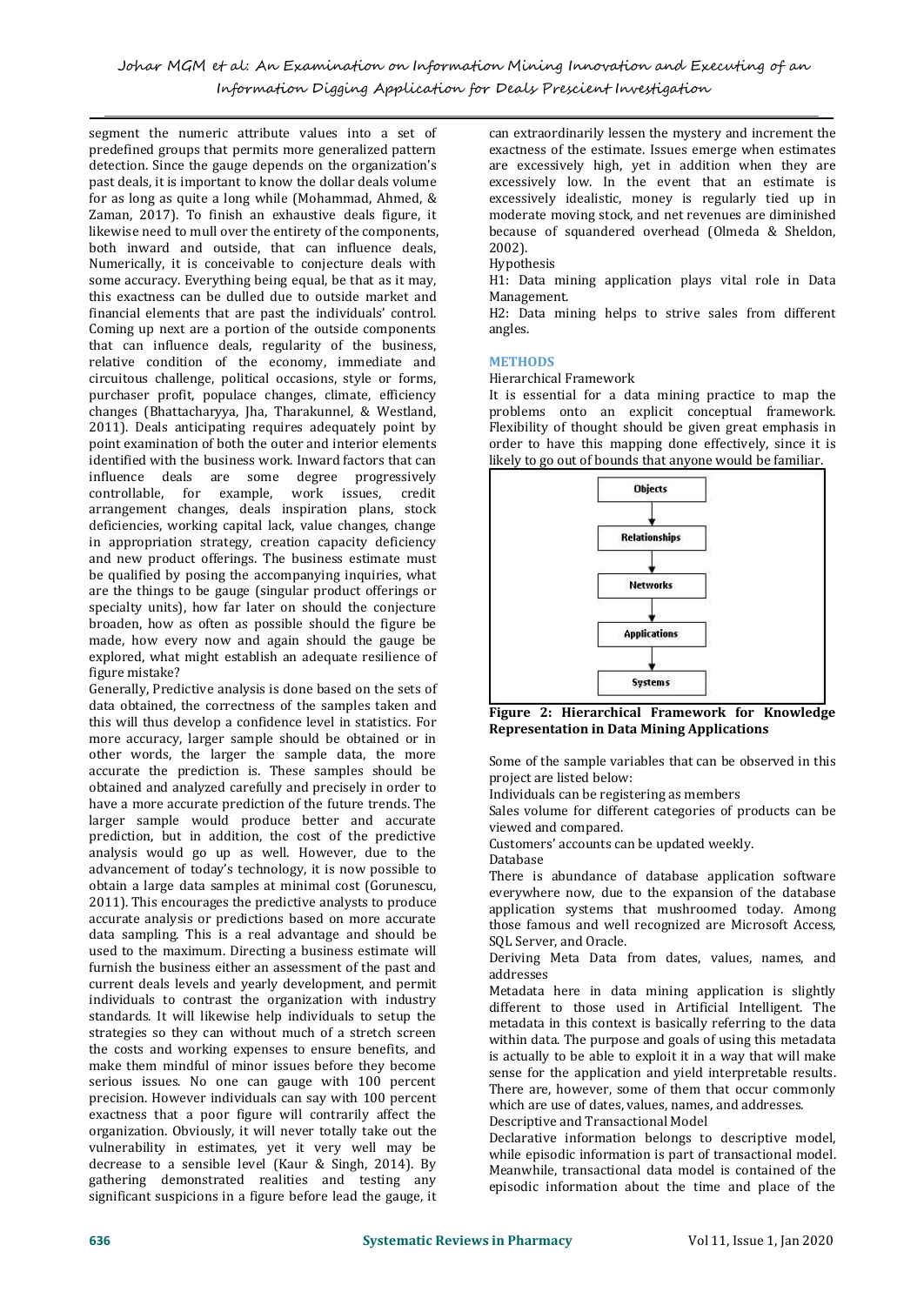events, or transactions. This is to decide on the necessary models, based on the study of the data obtained. Reactive and Proactive Analysis

Beginning the analysis in either a proactive or reactive mode can be decided on after the earlier activities. After the thinking of what the application would do, and the characterization of the problems into the conceptual frameworks, decision of the mode to be applied can be carried out. These two techniques are good at each area. We would like to review some of the major differences between both, and do a combination of both.

Mathematically, it is possible to forecast sales with some  $\frac{A}{1}$  TEARS TOTAL\_TEARLY\_SALES precision. Realistically, however, this precision can be  $\frac{2}{3}$   $\frac{2000}{2002}$ dulled because of external market and economic factors<br>that are beyond the people's control. The following are that are beyond the people's control. The following are some of the external factors that can affect sales, seasonality of the business, relative state of the economy,  $\frac{10}{12}$  TEARLY SALES FORECASTING direct and indirect competition, political events, styles or<br>
fashions, consumer earnings, population changes,<br>
weather, productivity changes. Internal factors that can<br>
affect sales are somewhat more controllable, such a fashions, consumer earnings, population changes, tashions, consumer earnings, population changes,<br>weather, productivity changes. Internal factors that can<br>affect sales are somewhat more controllable, such as,<br>labor problems credit policy changes sales motivation<br> $\frac{18}{$ affect sales are somewhat more controllable, such as, labor problems, credit policy changes, sales motivation plans, inventory shortages, working capital shortage, price changes, and change in distribution method, production capability shortage and new product lines.<br>  $\frac{27}{28}$ 

## *ANALYSIS*

Predictive analysis is done based on the sets of data obtained, the correctness of the samples taken and this will thus develop a confidence level in statistics. Conducting a sales forecast will provide the business with an evaluation of past and current sales levels and annual growth, and allow people to compare the company to industry norms. Perhaps the forecasting process was  $(1 - \text{Alpha}) \times \text{Force}$ <br>viewed separately from the rest of the organization; or  $\frac{1}{1 + \text{VAR}}$  TOTAL TRARLY SALES viewed separately from the rest of the organization; or external factors, such as trends or new legislation, that  $\frac{2}{3}$   $\frac{200}{200}$ are not taken into consideration. Sales Forecasting is  $\frac{4}{5}$   $\frac{2000}{2000}$ <br>practically done in part as the analysis in this project. practically done in part as the analysis in this project. This is done mainly for calculating and estimating the performance and the profitability of the organization. This is to have a better data mining on the system.

## Simple Moving Average

The following example will demonstrate the idea of<br>simple moving average forecasting.<br>Forecast for year 2005 (for n = 3) = Actual Sales in 2002 +<br>Actual Sales in 2003 + Actual Sales in 2004/3. simple moving average forecasting.

Simple moving average forecasting.<br>Forecast for year 2005 (for  $n = 3$ ) = Actual Sales in 2002 +  $\frac{20}{21}$ 



**Figure 3: Sales Forecasting of the Project – Simple Moving Average**

## Weighted Moving Average

In a simple moving average the weight given to each of the 'n' observations is uniform. If 'n' is to equal 3, then

each observation will add a third of the weight to the average? If so, they can use a weighting scheme such as:  $Wt = 0.7$ ,  $Wt-1 = 0.2$  and  $Wt-2 = 0.1$ . This scheme weights the current observation't' at 0.7, the previous observation at 't-1' as 0.2 and the observation two time period back, 't-2', as 0.1. The weights employed are open to personal judgment and choice. The following example will demonstrate the idea of simple moving average forecasting.

Forecast for year 2005 = Actual Sales in 2002  $x$  0.1+ Actual Sales in 2003 x 0.2 + Actual Sales in 2004 x 0.7.



**Figure 4: Sales Forecasting of the Project – Weighted Moving Average**

Exponential Smoothing

Alpha is open to choice, but a value of 0.2 to 0.3 is common.

Forecast for year 2005 = Alpha x Actual Sales in 2004 +  $(1-Alpha) \times Forecasted Sales in 2004$ 



**Figure 5: Sales Forecasting of the Project – Exponential Smoothing**

## Ratio Analysis

They are mainly the liquidity ratio, profitability ratio, use of assets, capital structures and the return of investment. As a matter of fact, only the first three ratios will be discussed here. This is mainly due to the irrelevance of the other ratios.

Liquidity Ratio

In this case, two of the commonly used ratios which addressed the situations about liquidity ratios, highlight such a situation.

Current ratio is one of them. It is obtained from the equation below.

Gross Profit Percentage or Gross Margin = (Gross Profit/ Sales) x 100%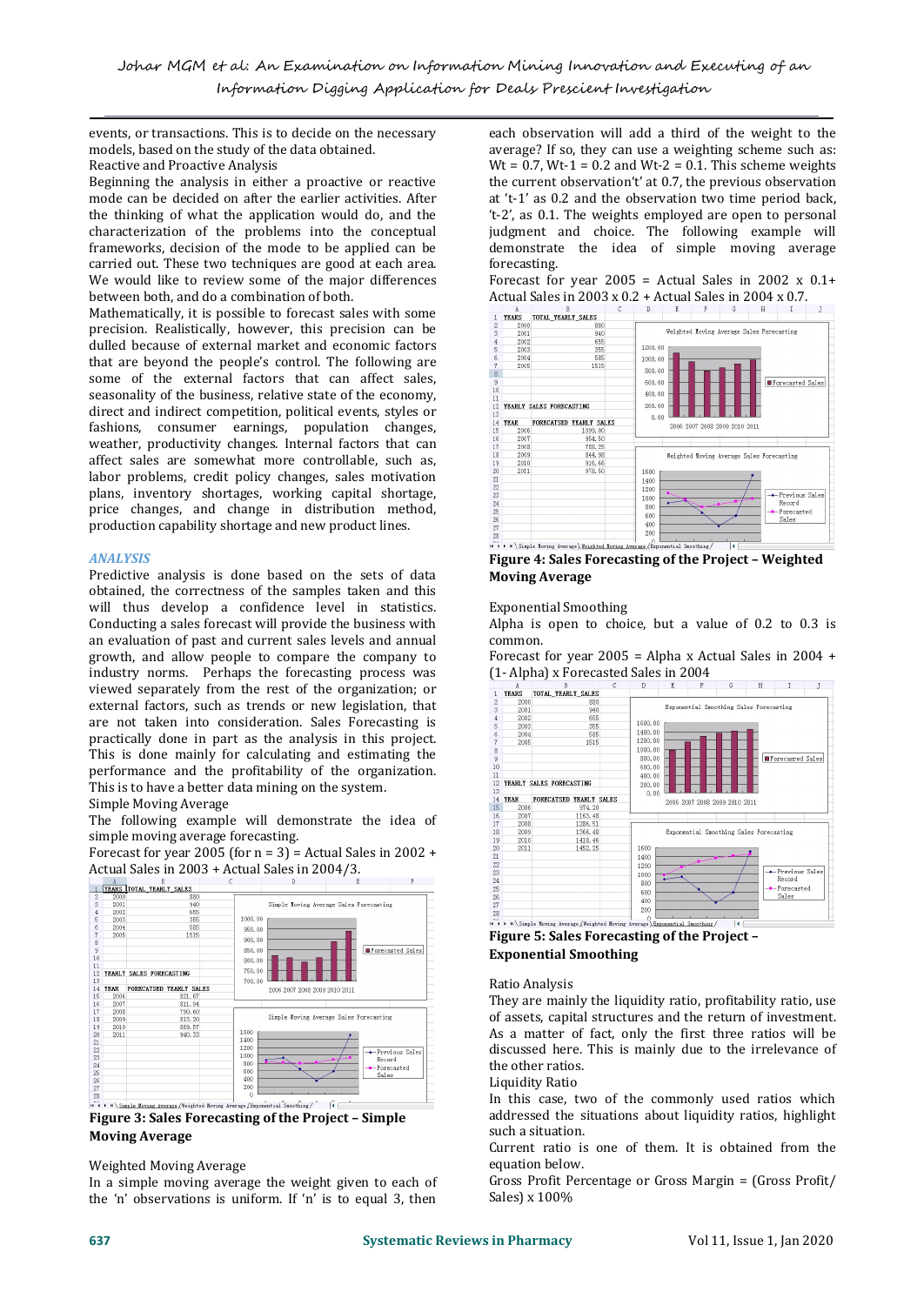In this case, the gross margin expresses the gross profit as a percentage of total sales. As an example, if Amway (M) makes a gross profit of RM150,000 on the total sales of RM250,000, then the gross margin would be  $(150,000/250,000)$  x  $100\% = 60\%$ . In other words, a gross margin of 60% would be obtained with the examples above. To simplify it, for every RM100 of sales, Amway is making a gross profit of RM60.

The second percentage of profit is the Net Profit 2. Percentage, which can be expressed in this equation of: Net Profit Percentage = (Net Profit / Sales) x 100%.

Well, the net profit percentage expresses the organization's net profit as a percentage of total sales. If, let's say Amway (M) is having RM25,000 of net profit for the sales of RM250,000, then the net profit percentage would be (25,000/250,000) x 100% = 10%.

As in the case of this project, the author had done some analysis and a simple calculation on the profitability ratio for Amway (M).

## **CONCLUSIONS**

The proposed system is basically divided into three modules which are management, analysis and reporting.<br>In the management module, the proposed system for In the management module, the proposed system provided four kinds of management function which are customer, product, sales and financial management. With these functions, the organization can easily manage its customer relationship, maintain inventories, sales and financial records as for all of the data will be stored in database for future analysis. While in the analysis module, the proposed system provided two kinds of analytic functions which are financial analysis and sales forecasting. For the financial analysis, the proposed system will performed cash flow analysis, investment analysis and ratio analysis base on the selected income statement and balance sheet information that are from science in the state of the other hand result. previously stored in database. On the other hand, result of sales forecasting will be generated also based on the selected previously stored sales records in database (Nawaz, Afzal, & Shehzadi, 2013).

In the last module of the proposed system – reporting it Science Performed Science Performed Science Reformed Science Reformed Science Reformed Science Reformed Science Reformed Science Reformed Science Reformed Science Re provided insightful reports and also transformed numbers into easy-to-understand visual representation. With this, the decision makers are allowed to draw a 10. Delafrooz N., Paim L.H., Khatibi A. (2009). better decision if compared with the traditional way of interpreting the sales records. In conclusion, by integrating automation, visual representation and predictive analytics into business processes, companies can dramatically improve the efficiency and accuracy of applied b<br>docision making Lastly regarding this project the author FTP Fress. decision making. Lastly, regarding this project the author has learned a lot upon the completion of it. It has been, thus, a very satisfactory and fruitful journey of completing this project. This project cannot really be smooth sailing without the help of the people that the author had mentioned in the acknowledgement of this report. Nevertheless, there is a strong urge for the author to thank them once again here. The author would like to take this opportunity to express his sincere gratitude to all those people who had made this project a smooth sailing one. Finally, the author is very glad to have this project done in time. Since this project is a prototype study of CRM through data min<br>developed within a time constraint, the functionalities are straining arxiv preprint arxiv:1205.1126. developed within a time constraint, the functionalities are limited. Generally, this whole project needs to be polished to have a better effect (Nawaz, Azam, & Bhatti, 2019).

## **REFERENCES**

- 1. Ahmed, S. R. (2004). Applications of data mining in retail business. Paper presented at the International Conference on Information Technology: Coding and Computing, 2004. Proceedings. ITCC 2004.
- 2. Anderson, J. L., Jolly, L. D., & Fairhurst, A. E. (2007). Customer relationship management in retailing: A content analysis of retail trade journals. Journal of Retailing and Consumer Services, 14(6), 394-399.
- Berkhin, P. (2006). A survey of clustering data mining techniques Grouping multidimensional data (pp. 25-71): Springer.
- 4. Berry, M. J., & Linoff, G. S. (2004). Data mining techniques: for marketing, sales, and customer relationship management: John Wiley & Sons.
- 5. Bhattacharyya, S., Jha, S., Tharakunnel, K., & Westland, J. C. (2011). Data mining for credit card fraud: A comparative study. Decision support systems, 50(3), 602-613.
- 6. Bukhbinder, G., Krumenaker, M., & Phillips, A. (2005). Insurance Industry Decision Support: Data Marts, OLAP and Predictive Analytics. Paper presented at the Casualty Actuarial Society Forum.
- 7. Chien, C.-F., & Chen, L.-F. (2008). Data mining to improve personnel selection and enhance human capital: A case study in high-technology industry. Expert systems with applications, 34(1), 280-290.
- 8. De Silva A.D.A., Khatibi A., Azam S.M.F. (2018a). Can parental involvement mitigate swing away from science? Sri Lankan perspectives, Cogent Education
- 9. De Silva A.D.A., Khatibi A., Azam, S. M. F. (2018b). Do the Demographic Differences Manifest in Motivation to Learn Science and Impact on Science Performance? Evidence from Sri Lanka,<br>International Iournal of Science and of Science Mathematics Education
- Developing an instrument for measurement of attitude toward online shopping, European Journal of Social Sciences
- 11. Delen, D. (2014). Real-world data mining: applied business analytics and decision making: FT Press.
- 12. Dewi N.F., Azam, S. M. F., Yusoff S.K.M. (2019). Factors influencing the information quality of local government financial statement and<br>financial accountability, Management financial accountability, Science Letters
- 13. Doa N.H., Tham J., Khatibi A.A., Azam S.M.F. (2019). An empirical analysis of Cambodian behavior intention towards mobile payment. Management Science Letters
- 14. Farooqi, M., & Raza, K. (2012). A Comprehensive Study of CRM through data mining Techniques.
- 15. Gorunescu, F. (2011). Data Mining: Concepts, models and techniques (Vol. 12): Springer Science & Business Media.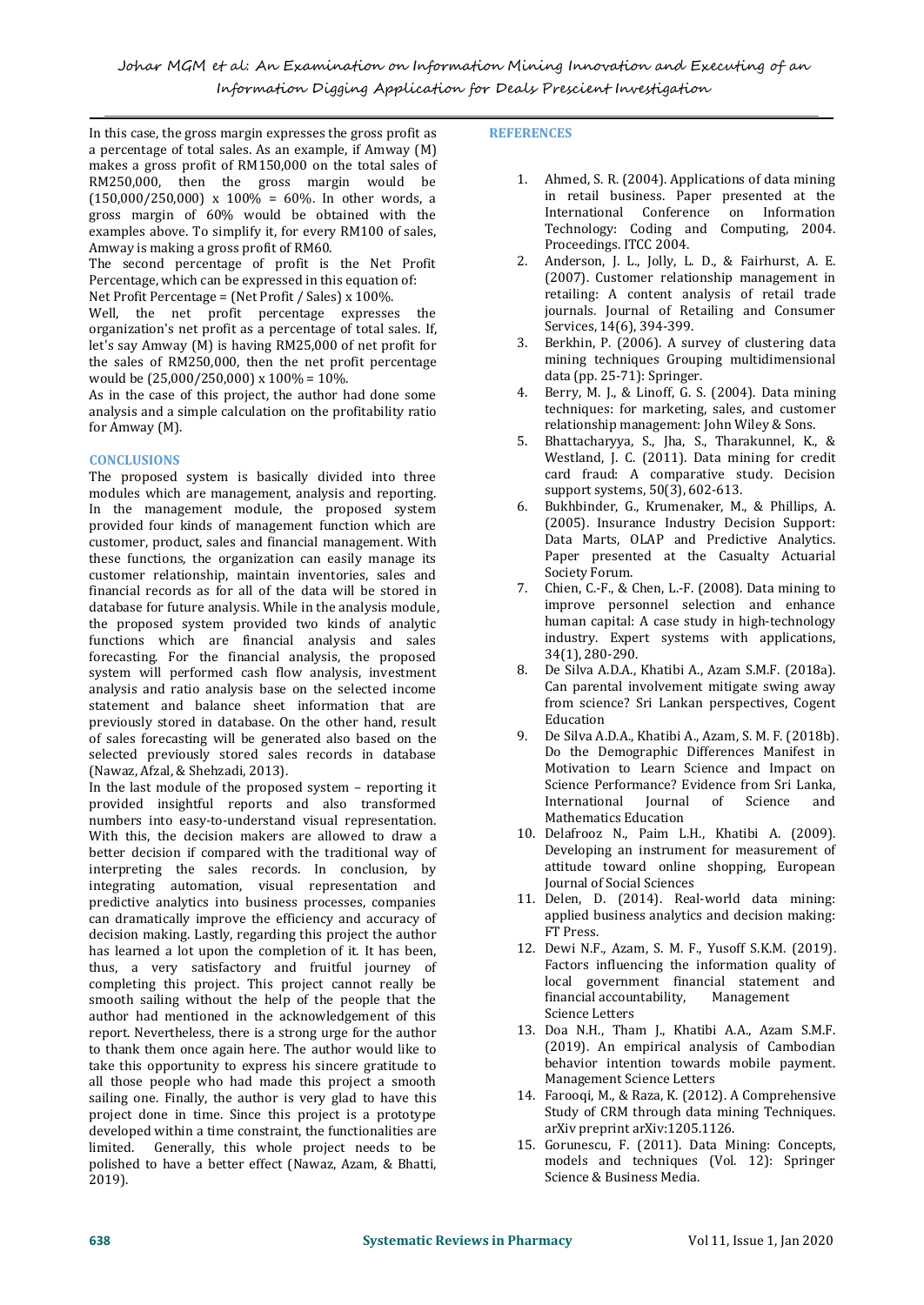- 16. Gupta, V., & Lehal, G. S. (2009). A survey of text mining techniques and applications. Journal of emerging technologies in web intelligence, 1(1), 60-76.
- 17. Hajizadeh, E., Ardakani, H. D., & Shahrabi, J. (2010). Application of data mining techniques in stock markets: A survey. Journal of Economics 33. Rand International Finance. 2(7). 109. A. and International Finance, 2(7), 109.
- 18. Han, J. (1998). Towards on-line analytical mining in large databases. ACM Sigmod Record, 27(1), 97-107.
- 19. Kantardzic, M. (2011). Data mining: concepts, models, methods, and algorithms: John Wiley & Sons.
- 20. Kaur, B., & Singh, W. (2014). Review on heart disease prediction system using data mining techniques. International journal on recent and<br>innovation trends in computing and trends in computing communication, 2(10), 3003-3008.
- 21. Maghfuriyah A., Azam, S. M.F., Shukri S. (2019). Market structure and Islamic banking performance in Indonesia: An error correction model, Management Science Letters
- 22. Mohammad, R., Ahmed, M. B., & Zaman, M. B. (2017). Predictive analytics: an application perspective. International Journal of Computer Engineering and Applications, 11(VIII).
- 23. Nawaz, M. A., Afzal, N., & Shehzadi, K. (2013). Problems of formally employed women: A case study of Bahawalnagar, Pakistan. Asian Journal of Empirical Research, 3(10), 1291-1299.
- 24. Nawaz, M. A., Azam, M. A., & Bhatti, M. A. (2019). Are Natural Resources, Mineral and Energy Depletions Damaging Economic Growth? Evidence from ASEAN Countries. Pakistan Journal of Economic Studies, 2(2), 15-28.
- 25. Ngai, E. W., Hu, Y., Wong, Y. H., Chen, Y., & Sun, X. (2011). The application of data mining techniques in financial fraud detection: A classification framework and an academic review of literature. Decision support systems, 50(3), 559-569.
- 26. Nguyen H.N., Tham J., Khatibi A., Azam S.M.F.<br>(2019). Enhancing the canacity of tax Review (2019). Enhancing the capacity of tax authorities and its impact on transfer pricing activities of FDI enterprises in Ha Noi, Ho Chi Minh, Dong Nai, and Binh Duong province of
- Vietnam, Management Science Letters<br>27. Nikhashemi S.R., Paim L., Haque A., Khatibi A., Tarofder A. K. (2013). Internet technology, Crm and customer loyalty: Customer retention and satisfaction perspective , Middle East Journal of Scientific Research
- 28. Nikhashemi S.R., Valaei N.,Tarofder A. K. (2017). Does Brand Personality and Perceived Product Quality Play a Major Role in Mobile Phone Switching Behaviour? Global Business Review
- 29. Olmeda, I., & Sheldon, P. J. (2002). Data mining techniques and applications for tourism internet marketing. Journal of Travel & Tourism effects of market orientatio<br>Marketing, 11(2-3), 1-20. Marketing, 11(2-3), 1-20.
- 30. Pambreni Y., Khatibi A., Azam, S. M. F., Tham J. (2019). The influence of total quality management toward organization performance, Management Science Letters
- 31. Pathiratne S.U., Khatibi A., Md Johar M.G. (2018). CSFs for Six Sigma in service and manufacturing<br>companies: an insight on literature, companies: an insight on literature, International Journal of Lean Six Sigma
- 32. Pujari, A. K. (2001). Data mining techniques: Universities press.
- 33. Rachmawati D.,Shukri S., Azam, S. M. F., Khatibi (2019). Factors influencing customers' purchase decision of residential property in Selangor, Malaysia, Management Science Letters
- 34. Seneviratne K., Hamid J.A., Khatibi A., Azam F., Sudasinghe S. (2019). Multi-faceted professional development designs for science teachers' self efficacy for inquiry-based teaching: A critical review, Universal Journal of Educational Research
- 35. Sharma, A., & Kaur, B. (2017). A Research review on comparative analysis of data mining tools, techniques and parameters. International Journal of Advanced Research in Computer Science, 8(7).
- 36. Sharma, S., Goyal, D., & Mittal, R. K. (2008). Data mining research for customer relationship management systems: a framework and analysis. International Journal of Business Information Systems, 3(5), 549-565.
- 37. Strohmeier, S., & Piazza, F. (2013). Domain driven data mining in human resource management: A review of current research. Expert systems with applications, 40(7), 2410- 2420.
- 38. Sudari S.A., Tarofder A.K., Khatibi A., Tham J. (2019). Measuring the critical effect of marketing mix on customer loyalty through customer satisfaction in food and beverage products, Management Science Letters
- 39. Tan, P.-N., Steinbach, M., & Kumar, V. (2016). Introduction to data mining: Pearson Education India.
- 40. Tarofder A.K., Azam S.M.F., Jalal A. N. (2017). Operational or strategic benefits: Empirical investigation of internet adoption in supply chain management, Management Research Review and the second service of  $\mathbb{R}^n$
- 41. Tarofder A.K., Haque A., Hashim N., Azam, S. M. F., Sherief S. R. (2019). Impact of ecological factors on nationwide supply chain performance, Ekoloji
- 42. Tarofder A.K., Jawabri A., Haque A., Azam S.M.F., Sherief S.R. (2019). Competitive advantages through it-enabled supply chain management (SCM) context, Polish Journal of Management Studies
- 43. Tarofder A.K., Nikhashemi S.R., Azam S. M. F., Selvantharan P., Haque A. (2016). The mediating influence of service failure explanation on repurchase intention customers' satisfaction, International Journal of Quality and Service Sciences
- 44. Udriyah, Tham J., Azam, S. M. F. (2019). The effects of market orientation and innovation on and business performance of textile SMEs, Management Science Letters
- 45. Ulfah R., Amril Jaharadak A., Khatibi A.A. (2019). Motivational factors influencing MSU accounting